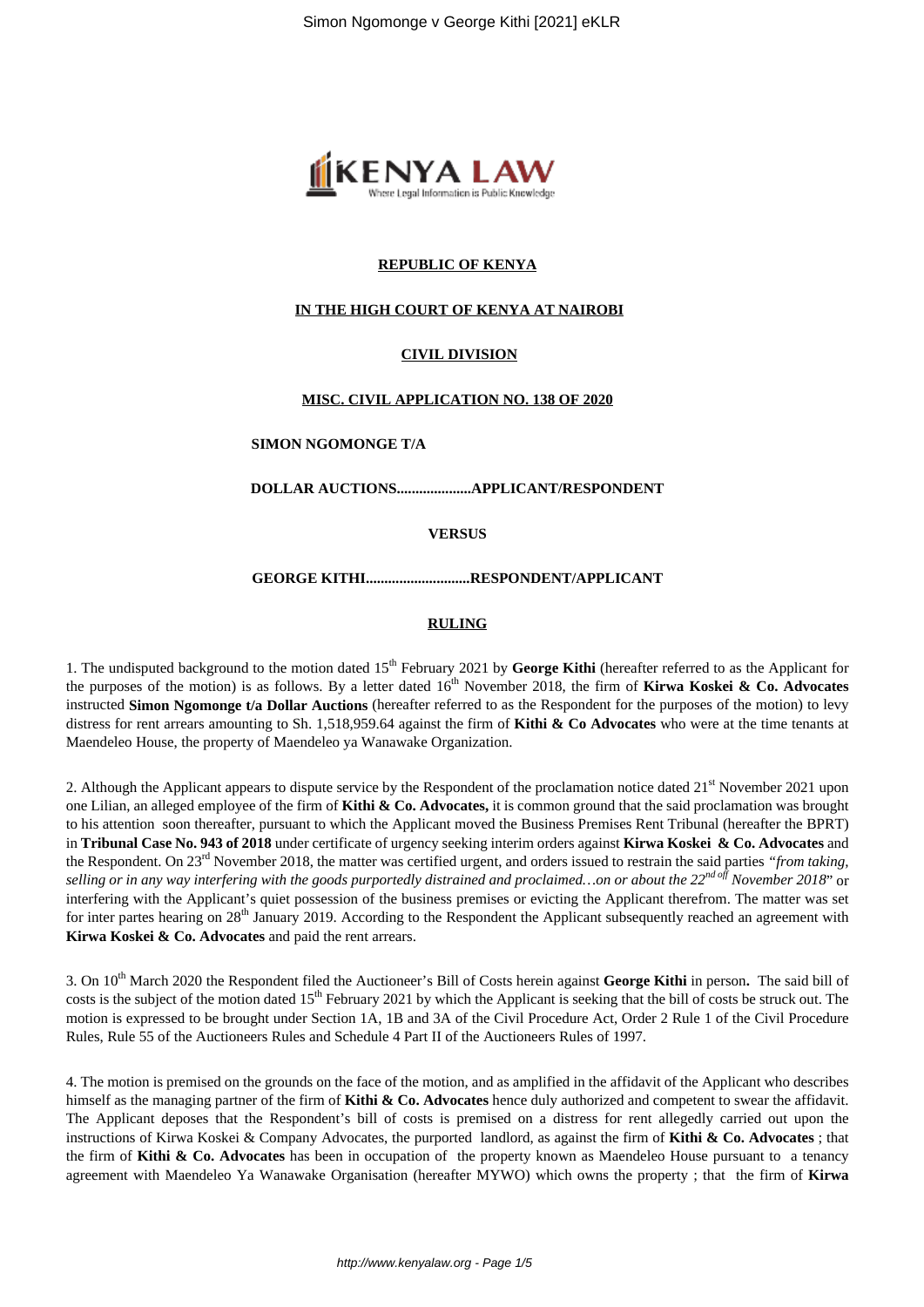**Koskei & Company Advocates** is a stranger and no landlord/tenant relationship exists between the two advocate firms; and that the firm of **Kithi & Company Advocates** upon which the proclamation notice was allegedly served is a legal entity capable of suing and being sued as a distinct entity from its directors and shareholders and as such, the Applicant is non-suited in the taxation application.

5. Counsel further disputes service of the purported proclamation notice upon **Kithi &Co. Advocates** through one Miss Lillian stating that no such person had ever been employed as a secretary in his firm but he confirms that he had become aware of the said notice in November 2018. He asserts that prior to receiving the proclamation notice his firm received exaggerated rent demands from various third parties claiming to be managing agents/executive officers of MYWO whereas no notification of increase in rent had been communicated by MYWO; and that at the time of these demands and the purported proclamation, the firm of **Kithi & Co. Advocates** was not in rent arrears. He asserts that the Respondent should recover his fees from the firm that instructed him while purporting to be the landlord and not from **Kithi &Co. Advocates** as neither execution as would attract fees was levied nor proclamation notice served upon his firm and hence the bill of costs is scandalous, vexatious, frivolous and ought to be struck out.

6. The Respondent opposed the motion through a replying**.** Therein, he deposes that having been instructed by **Kirwa & Koskei & Company** Advocates to levy distress for rent, he had proceeded to proclaim the Applicant's goods and as per practice the proclamation notice was served upon the secretary of **Kithi & Company Advocates** who introduced herself as Lilian. He asserts that the Applicant cannot claim to be a stranger to the firm of **Kirwa & Kosgei Company Advocates** and the Respondent, as he had subsequent to the proclamation moved the BPRT for injunctive orders against the said parties in Tribunal case No. 943 of 2018. Moreover, that the firm of **Kithi & Co. Advocates** is not a duly incorporated entity and therefore the Applicant was properly enjoined in his capacity as the sole proprietor and or partner therein. Finally, citing the Auctioneers Practice Rules he contended that a debtor is liable to pay auctioneers' fees after a proclamation notice is served upon them and that the subject bill has been outstanding since 2018 and ought to proceed to taxation.

7. The motion was canvassed by way of written submissions. The Applicant reiterated his affidavit material concerning the Respondent's asserted instructions to argue that only the landlord, in this case the MYWO or a person acting under their instructions could properly instruct the bailiff to levy distress and that the Respondent herein had not demonstrated that he was duly instructed to levy distress against the firm of **Kithi & Co. Advocates**. He cited the case of **Royal Gardens Hospital v Ebrahim Omenyi Ambwere & Another (2018) eKLR** to support his submissions.

8. Counsel contended that for the foregoing reason, the fact that no proclamation was properly served on his firm and that the firm was not in rent arrears at the time, the distress for rent was illegal and further that, because no execution was carried out, there was no basis for the auctioneers' bill of costs. Counsel cited the case of **C.Y.O Owayo v George Hannington Zephania Aduda t/a Aduda Auctioneers & Another [2007] eKLR** in this regard**.** Following up on the foregoing, counsel relied on the case of **Ahmednasir Adbikadir & Co. Advocates v National Bank of Kenya Limited [2006] eKLR** to submit that the bill of costs herein was founded on an illegality and could not be sustained.

9. Regarding joinder, the Applicant invoked the provisions of Order 1 Rule 10 of the Civil Procedure Rules and called to his aid the decisions in **Diamond Trust Bank Kenya Limited v Richard Mwangi Kamotho & 2 Others [2017] eKLR** and **Skair Associates Architects v Evangelical Lutheran Church of Kenya & 4 Others [2015] eKLR** to assert that that the firm of **Kithi & Company Advocates** is a separate legal entity from the Applicant. He urged the court to allow his motion.

10. On the part of the Respondent, it was asserted citing **Halsbury's Law of England 4th Edition Volume 1(2)** paragraph 19 and 20 that a principal/agent relationship can be created by express appointment made orally or in writing or can be implied from conduct or through ratification by the principal of the agent's actions on his behalf. Counsel submitted that the Respondent having received express instructions from **Kirwa & Koskei Co.** Advocates who acted on behalf of MYWO lawfully acted as the landlord's agent in levying distress for rent. And that the action prompted the cause filed by the Applicant in the BPRT. Restating the provisions of Rule 7 and 55 of the Auctioneers Act, counsel submitted that a proclamation notice having been served, the Respondent is entitled in law to raise the itemized bill of costs for taxation in view of the dispute arising herein. The court was urged to consider that the bill has remained unsettled since 2018 and that the application if allowed will work injustice and prejudice against the Respondent. Counsel urged that the motion be disallowed so that taxation of the bill of costs could proceed.

11. The court has considered the rival affidavit material and submissions of the parties in respect of the motion. In my opinion, two broad issues arise for determination, namely, whether the distress for rent was legal and whether the Applicant herein was properly enjoined in this matter. The first issue encompasses three sub- questions, namely whether the proclamation notice was duly served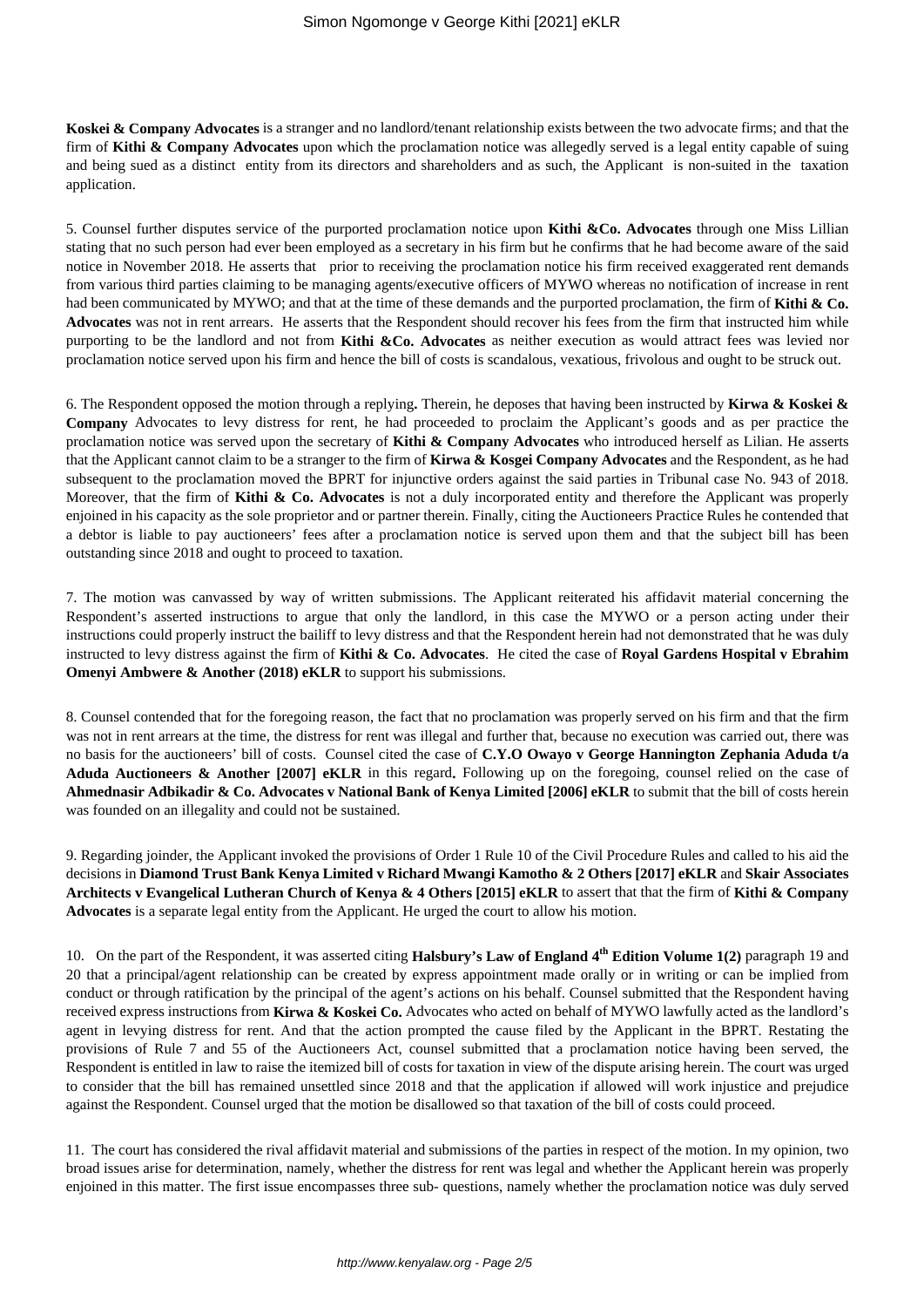upon the Applicant's firm, whether the Respondent was properly instructed and whether the firm of **Kithi & Co. Advocates** was in arrears of rent at the material time. I propose to deal with the sub-issues arising under the first issue in the order in which they are set out.

12. The dispute arises from the asserted proclamation upon the firm of **Kithi and Co. Advocates** on or about  $22<sup>nd</sup>$  November 2021, and while the Applicant claimed at paragraph 14 of the supporting affidavit that the service of the proclamation was upon a stranger to his firm, in his depositions at paragraphs 7-10 of the said supporting affidavit, the Applicant all but admits that the proclamation was indeed served on the firm. The exhibited copy of the notice states at the bottom that a secretary by the name Lilian signed the notice. Indeed, there is what appears to be a signature at the bottom of the Respondent's copy exhibited as annexure **SN2** to his replying affidavit.

13. The fact of the service is also confirmed by the Respondent in his affidavit and independently, by the copy of the **BPRT** order dated 23.11.2018 marked **"SN3"** and annexed to the replying affidavit. The order shows the date of the "purported" proclamation to be 22.11.2018, just a day after the proclamation notice date of 21.11.2018 (annexure **"SN2"** to replying to affidavit). If indeed a stranger to the firm had been served, it would be unlikely that the Applicant would have been in possession of the proclamation notice so soon afterwards .

14. The Applicant concedes in his affidavit that the notice came to his attention but does not explain how that happened, and though not disclosing at the time of applying to this court that he had already approached the BPRT, he has in submissions confirmed the proceedings. This court is therefore satisfied that the notice was indeed served upon the firm of **Kithi & Co. Advocates** on 22.11.2018. The question whether such proclamation or distress amounts to attachment or execution under the Auctioneers Act and therefore attracting fees is not a matter for consideration by this court but by the Taxing Master.

15. Regarding the Respondent's instructions, there is no dispute that the property known as **Maendeleo House** in which the firm of Kithi & Co. Advocates were tenants is the property of MYWO and not **Kirwa Koskei & Co. Advocates** who gave instructions to the Respondent. Therefore, under section 3(1) of the Distress for Rent Act, only the landlord, MYWO could distrain for rent either directly or through appointed agents. The Respondent herein has shown that he was duly instructed by the firm of **Kirwa Koskei & Co. Advocates** to levy distress upon the Applicant's firm.

16. The letter of instruction from the said firm and dated  $16<sup>th</sup>$  November 2021 is exhibited as annexure **SN1** to the Respondent's affidavit. The letter does not name MYWO as the landlord but indicates that the tenancy in question is in **Maendeleo House** and the tenant is **Kithi & Co. Advocates**. Nowhere does the letter describe the firm of Kirwa Koskei & Co. Advocates as the landlord. Indeed, the words *"C. C Client"* at the bottom of the letter indicate that the firm is acting on behalf of its client and not in its own right. No evidence has been tendered to show that the said law firm had no instructions from the owners of the building to act as they did. According to the Respondent, subsequent to the BPRT orders the Applicant and the firm of **Kirwa Koskei & Co. Advocates** entered into an agreement and the former settled his rent arrears. This deposition was not controverted.

17. Equally, the proclamation notice is headed **"MAENDELEO HOUSE KIRWA KOSKEI & CO. ADVOCATES"** in the space provided for the landlord and **Kithi & Co. Advocates** in the space provided for the tenant. In an ideal situation, the landlord's name should have been clearly indicated to be **MYWO** and not **Maendeleo House** but these slips and misdescriptions do not without more, invalidate the documents or purport a landlord/tenant relationship between **Kirwa Koskei & Co. Advocates** and **Kithi & Co. Advocates** as the Applicant has claimed. I think to read the documents in that way would be stretching things, especially in this case where the tenant was a law firm with a long-standing tenancy in Maendeleo House, hence aware of the identity of the landlord. It is a fact of notoriety for several decades now and of which this court takes judicial notice that the building known as Maendeleo House has always been the property of MYWO.

18. Considered in this light and reading the proclamation notice in its entirety together with the letter of instruction the notice could not be construed to impute that the firm of Kirwa Koskei & Co. Advocates were passing themselves off as the Applicant's landlord and purporting to issue instructions to the Respondent. In his replying affidavit, the Respondent has clearly indicated how he received instructions from the firm of **Kirwa Koskei Advocates** to levy distress at **Maendeleo House** against Kithi & Co. Advocates , and unless it was demonstrated that the said law firm itself had not been duly instructed by MYWO, which has not been shown, it must be concluded that at best, the said law firm had due instructions from the landlord before instructing the Respondent, or at worst was an ostensible agent of the landlord. The fact that the Applicant had between December 2016 and January 2017 received notifications of the appointment of Messrs. **LLoyd Masika** as managing agents of the building (see Applicant's annexure  $3(a) \& (b)$  does not exclude the involvement of different law firms and auctioneers in the event of default by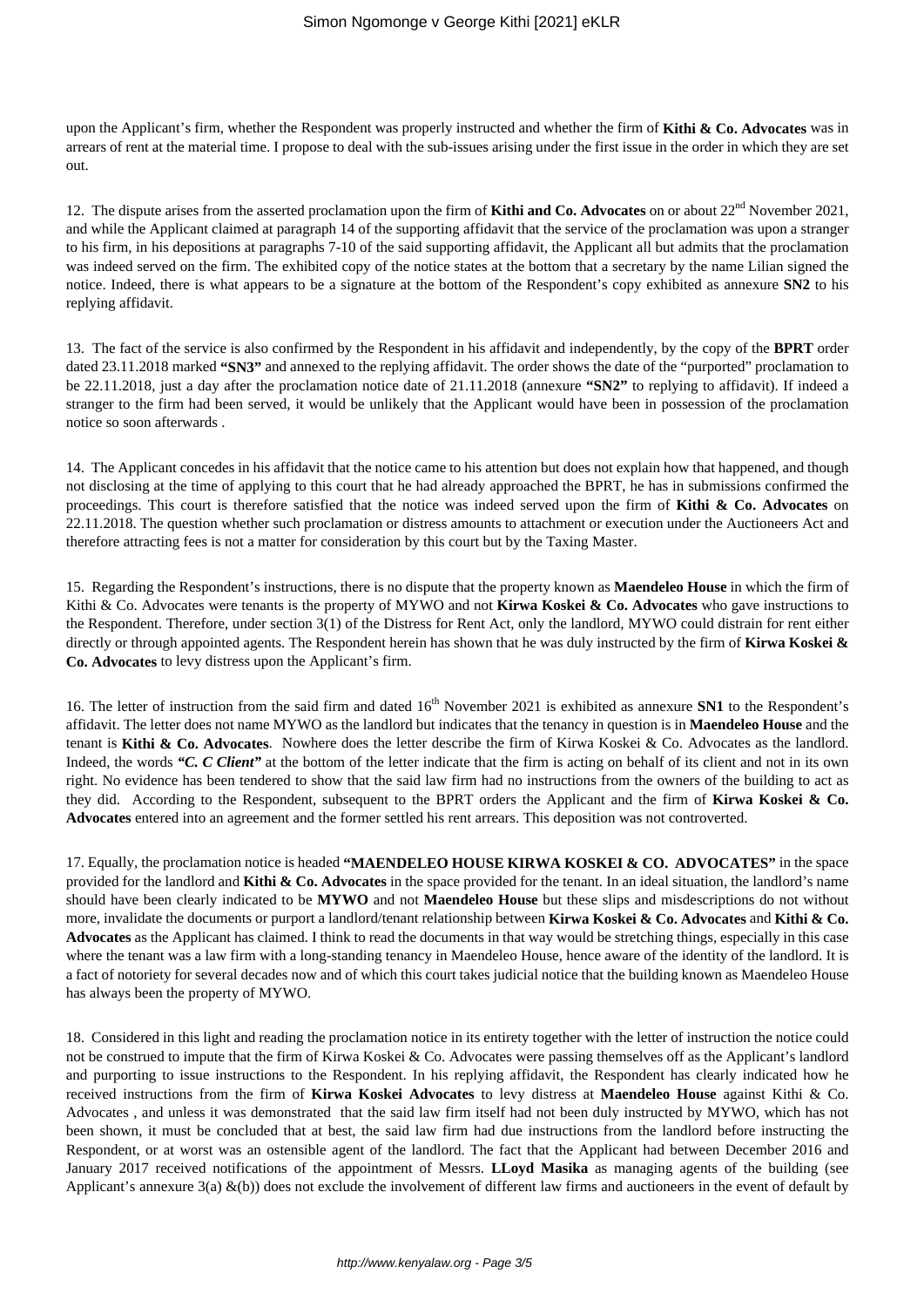#### the tenant.

19. Concerning the issue of outstanding rent, the proclamation notice and letter of instruction to the Respondent indicate that rent arrears in the sum of Sh. 1, 518,959.64 was due from **Kithi & Co. Advocates** as of  $16<sup>th</sup>$  November 2018. The Applicant asserts in his affidavit that the said firm was not in arrears at all and claimed in submissions that that was the basis upon which he obtained orders from the BPRT. On his part, the Respondent asserts that after the BPRT orders issued, the Applicant entered into an agreement with **Kirwa Koskei & Co. Advocates** and paid the outstanding rent.

20. The BPRT order relied upon by the Applicant was evidently a temporary one given at the interim stage. It does not state the reasons thereof, and no further proceeding or order from the said Tribunal was furnished by the Applicant to demonstrate the Tribunal's final findings or orders concerning the claimed rent arrears leading to the distress. The Applicant could have but did not obtain any evidence from his landlord to demonstrate to the court that his firm was up to date concerning rents in the material period. The tenant need not have been in arrears amounting to the actual sums stated in the proclamation. The landlord's right to levy distress accrues whenever any amount of rent due from a tenant is in arrears. In **J.K. Chatrath & Another v Shah Cedar Mart (1967) E.A. 93** the Court of Appeal for Eastern Africa in upholding the position in England as applied by section 3 of the Distress for Rent Act stated that the landlord was entitled to distrain for rent if any rent was in arrears and that the mere taking of such goods did not become illegal merely because the value of goods distrained exceeded what was actually in arrears. This court is not persuaded that the Applicant has established that the tenant herein was not in arrears at all at the time of the impugned distress.

21. In the case of **C.Y.O v George Hannington Zephania Aduda T/A Aduda Auctioneers** cited herein by the Applicant the Court of Appeal stated:

#### **Section 3(1) of the Distress for Rent Act states as follows:**

*"3(1) Subject to the provisions of this Act, any person having any rent service in arrears and due upon a grant, lease, demise or contract shall have the same remedy by distress for the recovery of that rent or rent service as is given by the Common Law of England in a similar case."*

**Thus, in looking into what constitutes illegality of distress for rent, we must not only consider our laws, but must also consider what in England would be considered an illegality in the levy of distress. In Halsbury's Laws of England, 4th Edition Volume 13 paragraph 368 it is stated:**

#### **"368. Circumstances in which distress is illegal**

**An illegal distress is one which is wrongful at the very outset, that is to say either where there was no right to distrain or where a wrongful act was committed at the beginning of the levy invalidating all subsequent proceedings.**

**The following are instances of illegal distress; a distress by a landlord after he has parted with his reversion; a distress by a person in whom the reversion is not vested; a distress when no rent is in arrears; or for a claim or debt which is not rent; as a payment for the hire of chattels; a distress made after a valid tender of rent has been made; a second distress for the same rent; a distress off the premises or on the highway; a distress in the night that is between sunset and sunrise ………… a distress levied or proceeded with contrary to the law of Distress…….."**

22. Having considered the three grounds upon which the Applicant asserted illegality in respect of the distress for rent, the court is not satisfied that any of them have been made out.

23. Now turning to the second issue, this court readily agrees with the Applicant that, based on the provisions of Order 1 Rule 10(2) of the Civil Procedure Rules and this court's decision in **Diamond Trust Bank Kenya Limited v Richard Mwangi Kamotho & 2 Others (2017) eKLR,** the Applicant is non-suited to the bill of costs. Not because he is a separate entity from the firm of **Kithi & Co. Advocates**, which is evidently a partnership in which the Applicant is the managing partner, but because the process of distress was taken against the firm of **Kithi & Co. Advocates** and not the Applicant as a person, although he did move the BPRT in that capacity. The bill of costs ought to have been made out against the tenant in respect of whom instructions for distress issued and distress commenced.